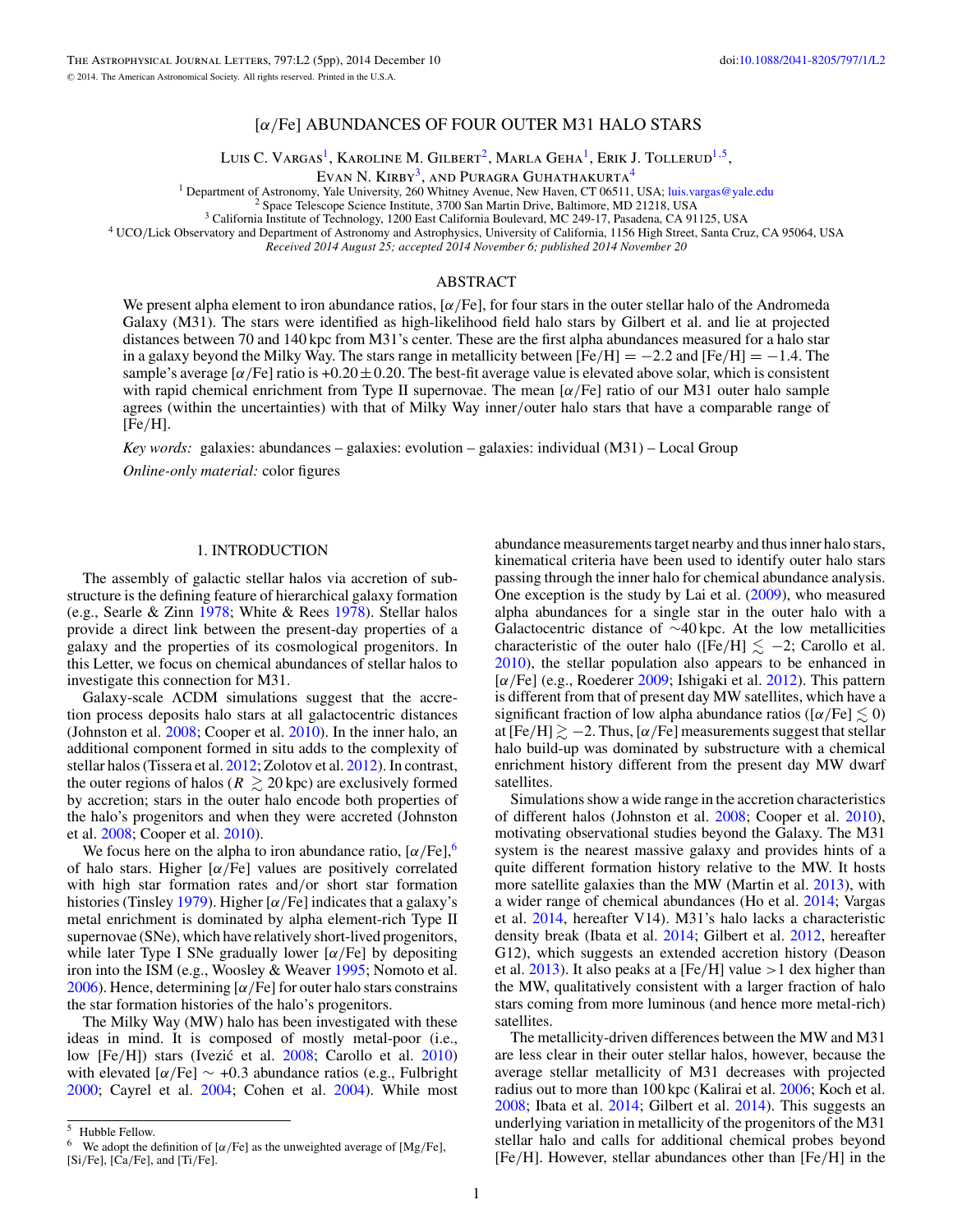<span id="page-1-0"></span>

**Figure 1.** Top: velocity separation, Δ*v*<sub>LOS</sub>, vs. projected radius,  $R_{\text{proj}}$ , for each of the four field halo stars analyzed in this paper compared to the satellite galaxy located in its vicinity. Program stars are shown as large circles, and the same color coding is used throughout the paper. Other high-likelihood halo members from [G12](#page-4-0) are shown as purple stars. Satellite member stars (small gray circles) cluster at  $(\Delta v, R_{\text{proj}}) \sim (0, 0)$ . Bottom:  $(V - I_0, I_0)$  CMD showing the same stars as in the top panels. We overlay 12 Gyr Yale–Yonsei isochrones (Kim et al. [2002\)](#page-4-0) with [Fe*/*H] and [*α/*Fe] nearest to that measured spectroscopically for each of the program stars. We place the isochrones at the line-of-sight distance to M31 (solid lines) and at distances ±175 kpc smaller*/*larger (dashed lines). (A color version of this figure is available in the online journal.)

M31 system have so far been limited to young supergiants in the disk (Venn et al. [2000;](#page-4-0) Trundle et al. [2002\)](#page-4-0). This Letter presents the first  $\lceil \alpha / \text{Fe} \rceil$  ratios measured in M31's stellar halo.

### 2. ASSEMBLING THE SAMPLE

#### *2.1. Gilbert et al.'s [\(2012\)](#page-4-0) Halo Membership*

[G12](#page-4-0) identified over 1600 M31 halo stars as part of the Spectroscopic and Photometric Landscape of Andromeda's Stellar Halo (SPLASH) survey. They used a combination of five diagnostics to calculate the relative likelihood of membership in the M31 halo versus a foreground MW population (Gilbert et al. [2006\)](#page-4-0). These diagnostics utilize photometric and spectroscopic measurements: the star's radial velocity, its position in a  $(V - I, I)$ color–magnitude diagram (CMD), its magnitude in the narrowband DDO51 filter, the strength of the Na<sub>I</sub> absorption line at 8190 Å, the difference between photometric and calcium triplet (CaT)-based metallicities. Stars are designated as M31 stars if it is more probable they are red giant branch (RGB) stars at the distance of M31 than MW foreground stars. Stars are designated as having a high likelihood of M31 membership if it is three times more likely that they are M31 RGB stars rather than MW stars. In Section 2.3, we additionally assess whether the stars are M31 halo or M31 dwarf satellite members.

## *2.2. Higher S/N Observations*

To measure metallicities and alpha abundances, we obtained higher S*/*N spectra of halo stars from the sample described in Section 2.1. The targets were selected due to their relative proximity to various M31 satellites studied by [V14,](#page-4-0) enabling us to observe them using the multi-object masks designed for the satellite targets.

The Keck*/*DEIMOS spectra span the wavelength range 6300 <  $\lambda$  < 9100 Å and have a resolving power of  $\lambda/\Delta\lambda \sim$ 6000. The data reduction for the additional spectra follows that of the [G12](#page-4-0) sample, and was performed with a modified version of the spec2d*/*DEEP pipeline (Cooper et al. [2012;](#page-4-0) Newman et al. [2013\)](#page-4-0) adapted to stellar spectra (Simon & Geha [2007;](#page-4-0) Kalirai et al. [2010\)](#page-4-0).

Including the new observations, we identified 10 likely M31 halo stars with sufficient S/N ( $\gtrsim$ 15 Å<sup>-1</sup>) for chemical abundance analysis. Four of these candidates have a high likelihood of being M31 halo stars (Section 2.1). The other six stars are marginally identified as M31 halo stars. The likelihood distributions of MW foreground stars and M31 halo stars overlap, and the number of MW foreground stars in the sample is large at the distances from M31's center considered here (Figure 3 of [G12\)](#page-4-0). Therefore, we expect contamination from MW foreground stars among the stars that are marginally identified as M31 stars. For these reasons, we restrict our sample to the four high likelihood M31 members.

## *2.3. Characteristics of the Halo Sample*

The four stars in our sample are located at projected distances from M31's center of  $R_{\text{proj}} \sim 70-140 \,\text{kpc}$ . At these distances, the contribution from an in-situ halo component is expected to be negligible. Instead, the halo should be dominated by metal-poor stars belonging to an accreted component (Zolotov et al. [2012\)](#page-4-0).

Due to the proximity of the sample stars to various M31 satellites, we check whether our stars could be members of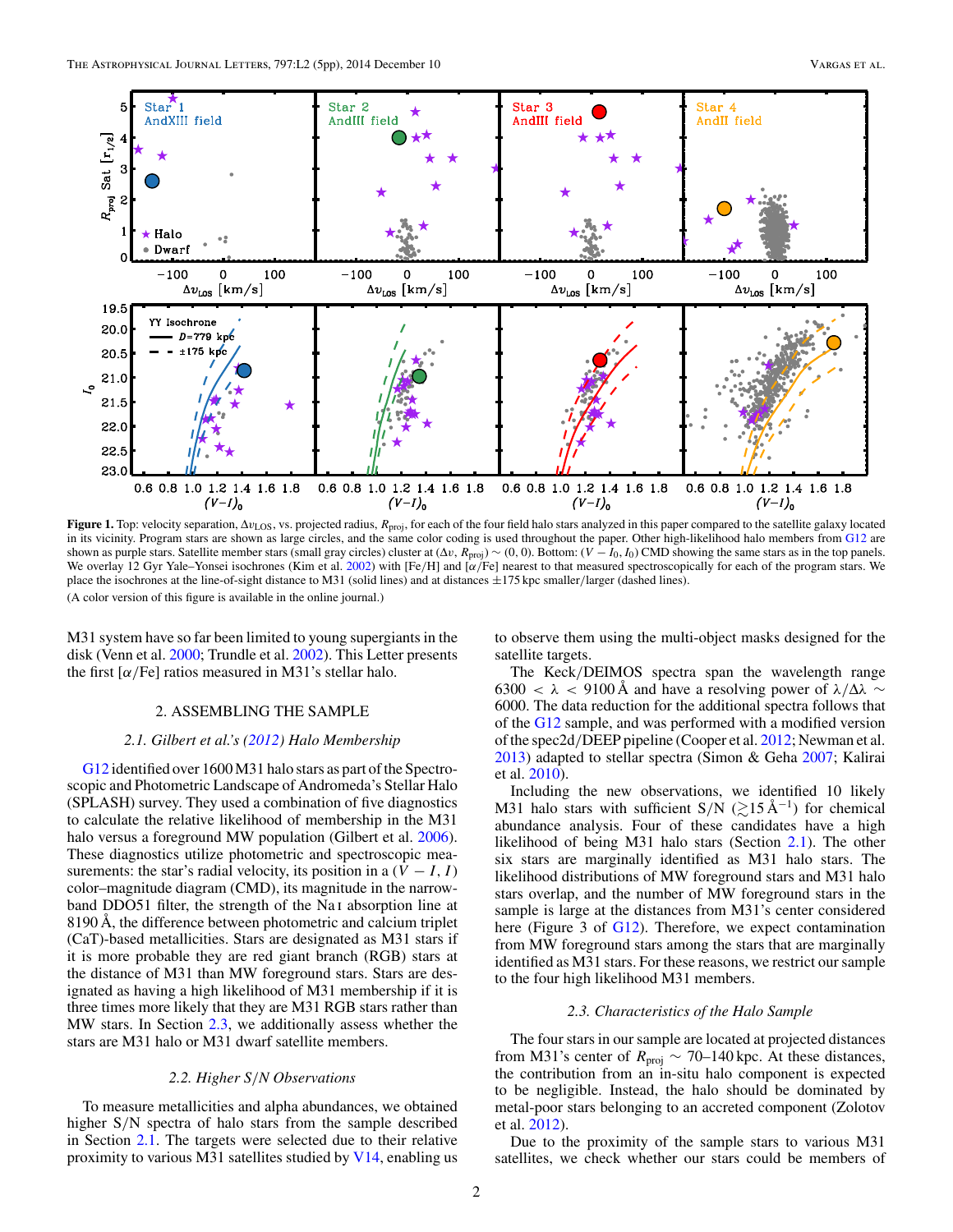<span id="page-2-0"></span>the nearby satellites. In the top panels of Figure [1,](#page-1-0) we plot the relative location in position-velocity space between each program halo star and the nearest satellite. The plots also include other high-likelihood halo stars [\(G12\)](#page-4-0) as well as satellite stars (Ho et al. [2012;](#page-4-0) Tollerud et al. [2012\)](#page-4-0). The halo stars fall far from the locus of satellite stars. Given the small velocity difference but large projected separation of the sample stars near And III, we cannot rule out a past connection to that satellite. However, the stars cannot presently be bound to And III because they lie at twice the projected tidal radius. In the bottom panels, we show CMDs for the same data as in the top row. Due to the similar line-of-sight distances to M31 and the satellites, CMDs are not a good discriminant of halo versus satellite membership.

## 3. CHEMICAL ABUNDANCE ANALYSIS

For the four M31 halo stars above, we measure iron abundances, [Fe*/*H], and alpha to iron abundance ratios, [*α/*Fe], by comparing each DEIMOS spectrum to a large grid of synthetic spectral models (Kirby [2011\)](#page-4-0). The technique has been applied to the study of MW satellites (Kirby et al. [2011;](#page-4-0) Vargas et al.  $2013$ ) and M31 satellites [\(V14\)](#page-4-0). We focus on those aspects most pertinent to this work, and refer the reader to  $V14$  for a detailed method description.

# *3.1. Measuring* [*F e/H*] *and* [*α/F e*]

To find the best-fitting synthetic model, we use wavelength regions sensitive to Fe or alpha elements (here Mg, Si, Ca, and Ti) and minimize the  $\chi^2$  flux difference between the spectrum and the grid models. The synthetic grid samples a wide range of  $T_{\text{eff}}$ , log *g*, [Fe/H], and [ $\alpha$ /Fe]. After measuring the best-fitting abundances, we apply a correction factor to [*α/*Fe] derived by [V14](#page-4-0) so that  $\left[\alpha/\text{Fe}\right]$  better represents an unweighted average of [Mg*/*Fe], [Si*/*Fe], [Ca*/*Fe], and [Ti*/*Fe].

Due to the large distance to M31, our spectra have relatively low S*/*N. Using synthetic spectra, [V14](#page-4-0) confirmed that our method can measure both alpha-solar (∼ +0*.*0) and alpha-rich  $($  ~ +0.4) values in luminous RGB stars using  $S/N \gtrsim 15 \text{ Å}^{-1}$ spectra with more than 93% completeness (see Figure 3 of [V14\)](#page-4-0).

### *3.2. Lack of Distances to M31 Halo Stars*

In [V14,](#page-4-0) we fixed log *g* from the best color and magnitude fit to isochrones shifted to the line-of-sight distance,  $D_{LOS}$ , of each galaxy. For field halo stars,  $D_{LOS}$  is loosely constrained by the assumption that the stars lie within the M31 stellar halo. To test the change of abundance with assumed distance, we perform the abundance analysis independently for nine assumed distances, ranging between  $D_{M31} \pm \Delta D$  (see lower panels of Figure [1\)](#page-1-0).  $D_{M31}$ is the distance to M31 (779 kpc; Conn et al.  $2012$ ), and  $\Delta D$  is the line-of-sight distance between M31 and the outskirts of the stellar halo at the projected distance to each star from M31. We assume a spherical stellar halo<sup>7</sup> with radius  $R_{halo} = 175$  kpc, equal to the projected distance to M31 of the most distant halo stars securely identified by [G12.](#page-4-0)

We show the results of this test in Figure 2. The top panels show the variation in  $T_{\text{eff}}$  and  $\log g$  with assumed  $D_{\text{LOS}}$ . For larger  $D_{LOS}$ ,  $T_{\text{eff}}$  tends to increase (slightly) while log *g* decreases. The lack of significant variation in  $T_{\text{eff}}$  is due to the primary dependence of *T*eff on color and not on luminosity. The variation in log *g* is due to the star occupying a higher-luminosity

3



**Figure 2.** Variation of *T*eff, log *g*, [Fe*/*H], and [*α/*Fe] for a range of assumed lineof-sight distances, using the colors in Figure [1.](#page-1-0) The arrows mark the distance to M31. The yellow star is not plotted for  $D_{LOS} > 780$  kpc as at those distances it would be brighter than the tip of the RGB. See Section 3.2 for further discussion. (A color version of this figure is available in the online journal.)

position in the CMD for larger assumed  $D_{LOS}$ . For the yellow star, stellar parameters are only shown for  $D_{LOS} \leq D_{M31}$ ; for larger  $D<sub>LOS</sub>$ , the star lies above all isochrones, and would instead have to be considered a TP-AGB star. The number of TP-AGB stars is highly model dependent, but observations with large AGB samples suggest that for low metallicity systems, the fraction of TP-AGB relative to RGB stars is less than a few percent (Girardi et al. [2010\)](#page-4-0). Thus, we suggest that it is improbable that this star is a TP-AGB member.

The bottom two panels show how changes in  $D_{\text{LOS}}$  translate to changes in [Fe*/*H] and [*α/*Fe]. All abundance measurements vary by less than ∼0*.*15 dex, a change equal or smaller than all  $1\sigma$  measurement uncertainties. We note that due to the centrally concentrated M31 halo it is most likely that each star will have a line-of-sight distance similar to that of M31.

Another source of uncertainty is stellar age, since stellar parameters are measured using a grid of 12 Gyr isochrones. We test for the dependence on isochrone age by using younger, 4 Gyr isochrones. The changes in [Fe*/*H] and [*α/*Fe] are −0*.*02 and −0*.*06 dex, respectively, lower than our minimum measurement uncertainties. Given the lack of significant change in abundances, we assume  $D_{\text{LOS}} = D_{\text{M31}}$ , and use only 12 Gyr old isochrones for the analysis below.

### 4. RESULTS

We have measured [Fe*/*H] and [*α/*Fe] for four outer halo stars of M31 spanning ∼1 dex in [Fe*/*H]. We measure [Fe*/*H] =−2*.*15 ± 0*.*21, −1*.*97 ± 0*.*20, −1*.*67 ± 0*.*17,  $-1.43\pm0.13$ ; and  $[\alpha/Fe] = +0.39^{+0.26}_{-0.30}$ ,  $-0.23^{+0.45}_{-0.56}$ ,  $+0.52^{+0.19}_{-0.21}$ , +0.12<sup>+0.17</sup><sub>−0.18</sub>. The stars are located between  $R_{\text{proj}} \sim 70$  and 140 kpc from M31. Two of them may be halo stars stripped from And III. In Figure [3](#page-3-0) we plot our [Fe*/*H] and [*α/*Fe] measurements. Three out of the four stars have [*α/*Fe] *>* 0*.*0, consistent with typical MW halo values within the uncertainties (see Section [4.1\)](#page-3-0). While the fourth star has [*α/*Fe] *<* 0, its large uncertainty does not allow us to distinguish whether it is drawn from an alpha-poor population enriched by Fe-rich Type Ia SNe, or is an [*α/*Fe] enhanced star scattered by measurement error to low [*α/*Fe]. Low [*α/*Fe] and [Fe*/*H] stars have been detected in

The shape of the halo may deviate from sphericity in its inner regions, but all of our stars are at least 70 kpc away from M31.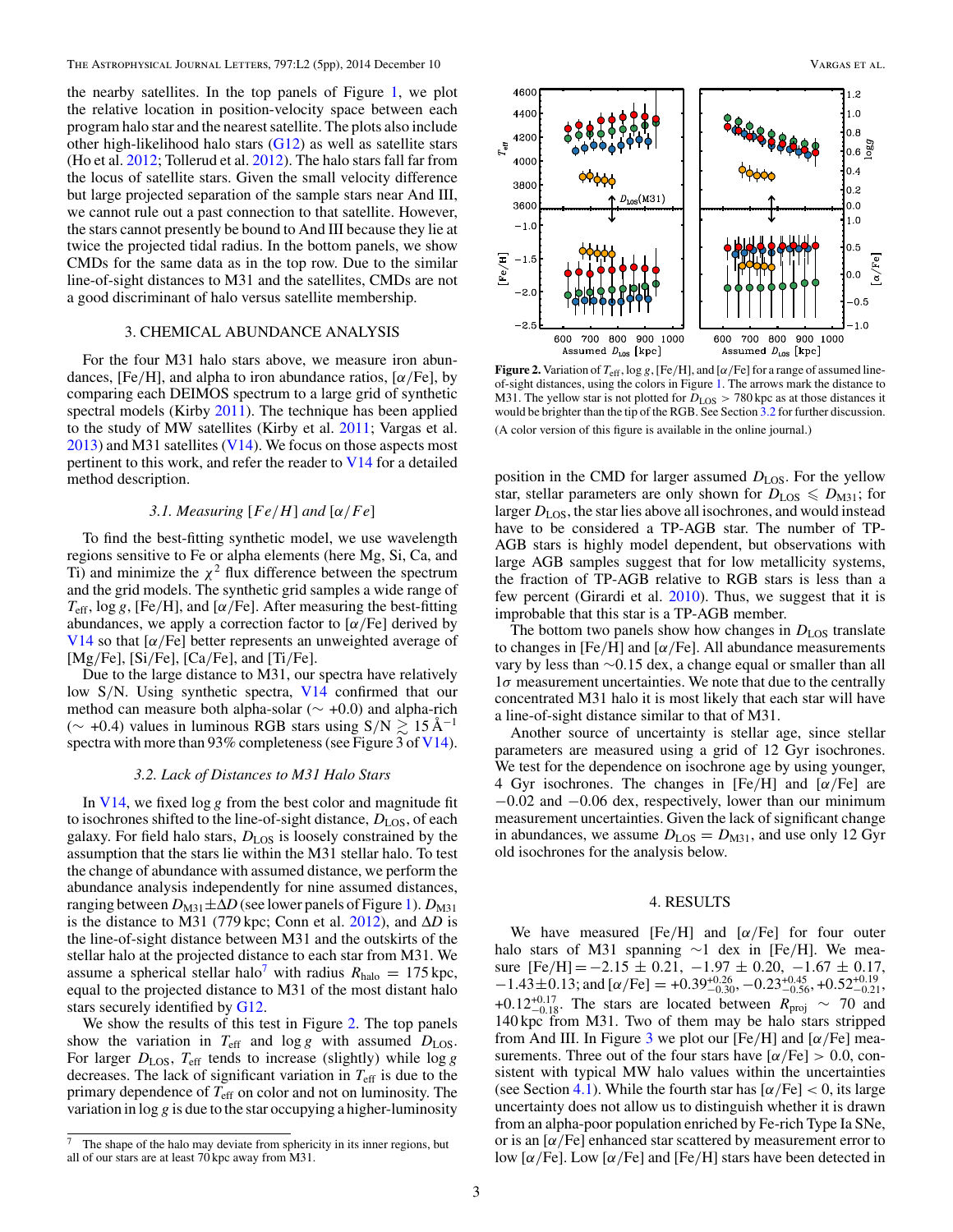<span id="page-3-0"></span>

**Figure 3.** [ $\alpha$ /Fe] as a function of [Fe/H] for the four M31 halo stars. Small squares indicate MW inner*/*outer halo stars measured with high resolution by Ishigaki et al. [\(2012\)](#page-4-0). A representative error bar for the MW halo measurements is included in the legend. The M31 halo stars are alpha-enhanced on average, similar to Milky Way halo stars of comparable metallicities.

(A color version of this figure is available in the online journal.)



**Figure 4.** MDF for M31 outer halo stars in the same range of distances as our [*α/*Fe] sample (solid histogram), and for halo stars at all distances (thin dashed histogram), using the photometric metallicities from [G14.](#page-4-0) The bin size is equal to the mean [Fe/H] uncertainty for metal-poor stars in the MDF ( $=\sigma \sim 0.29$ ). The *y*-axis is scaled arbitrarily to show the shapes of the two histograms. The four stars presented in this paper span roughly the metal-poor half of the outer halo MDF.

(A color version of this figure is available in the online journal.)

the MW halo but are rare (Ivans et al. [2003\)](#page-4-0). Our sample is too small to detect an intrinsic range in [*α/*Fe] in the M31 halo.

# *4.1. Average* [*α/F e*] *in the M31 Outer Halo and Comparison to the Milky Way*

To draw conclusions from our small sample, we determine the sample average  $\lceil \alpha / \text{Fe} \rceil$  ratio in two ways. First, we measure the unweighted average and its uncertainty taking into account the small sample size from the Student-*t* distribution. We obtain  $\langle \sigma/\text{Fe} \rangle$  = +0.20 ± 0.20. An inverse-variance weighted mean yields  $\langle \sigma/\text{Fe} \rangle = +0.28 \pm 0.12$ , but Monte Carlo tests by [V14](#page-4-0) suggest that this weighting could bias the average high by ∼ + 0*.*05–0*.*10 due to a modest anti-correlation between [ $\alpha$ /Fe] and its uncertainty. Second, we recalculate  $\langle [\alpha/\text{Fe}] \rangle$ by weighting our measurements by their expected fractional contribution to the halo from Gilbert et al.'s [\(2014\)](#page-4-0) metallicity distribution function (MDF), shown in Figure 4. We use the thicker histogram, corresponding to stars at the same projected distances from M31 as our stars. We draw 10,000 realizations of [Fe*/*H] and [*α/*Fe] from each of our four stars using their



**Figure 5.** Comparison of the four field halo star [*α/*Fe] abundances with those of the four M31 satellites with the largest number of measurements [\(V14,](#page-4-0) small circles). Both halo and satellite samples come from DEIMOS spectra of RGBs with similar S*/*N, analyzed with the same method. The halo sample is more metal-poor than the two brighter satellites.

(A color version of this figure is available in the online journal.)

best-fit values and individual errors. Each realization is thus a sample of four ([Fe*/*H], [*α/*Fe]) pairs. We reorder the pairs by [Fe*/*H] and calculate weights for each [*α/*Fe] value as the area under the normalized MDF bounded by the midpoint between the [Fe*/*H] value of each of our data points and the previous*/*next value. We truncate the MDF to the range of [Fe*/*H] abundances of our stars. From the 10,000 realizations, we measure  $\langle [\alpha/Fe] \rangle = +0.19 \pm 0.14$ , in agreement with the simple average.

We next compare  $[\alpha/\text{Fe}]$  between the MW and M31 halos. For the MW, we use the homogeneous sample by Ishigaki et al. [\(2012\)](#page-4-0), who classify stars as inner or outer halo stars kinematically. We select all 68 stars with reported measurements of [Mg*/*Fe], [Si*/*Fe], [Ca*/*Fe], and [Ti*/*Fe] to calculate [*α/*Fe] consistently with our own definition of [*α/*Fe] (see Section [3.1\)](#page-2-0). The MW points are also plotted in Figure 3. We calculate [*α/*Fe] for both MW inner and outer halo subsamples, finding unweighted averages of  $\langle \frac{\alpha}{Fe} \rangle = +0.23$  in both cases. Thus, our average [*α/*Fe] value for M31's outer halo stars  $({\langle \alpha/Fe \rangle}) = 0.20 \pm 0.20$  is consistent with the MW value within the uncertainties (in the same range of metallicities).

### *4.2. M31 Halo vs. Satellite Galaxies*

The lower [*α/*Fe] ratios in MW surviving satellites relative to MW halo stars (e.g., Venn et al. [2004;](#page-4-0) Kirby et al. [2011\)](#page-4-0) have been used to infer that MW halo progenitors had short-lived and rapid star formation histories relative to the surviving satellites (Robertson et al. [2005\)](#page-4-0). Using our sample and  $V14$ , we compare in Figure 5 the alpha abundances between the halo and the four present-day M31 satellites with the largest samples (And V, And VII, And II, and NGC 185). The satellites range in luminosity from  $7 \times 10^5 L_{\odot}$  (And V) to  $1.8 \times 10^8 L_{\odot}$  (NGC 185). Thus, they sample a wide range of the satellite luminosity function except for the faint end.

The average [Fe*/*H] of our halo sample is most similar to those of the less luminous And V and And VII, whereas And II and NGC 185 are more metal-rich. Our small sample size precludes strong statistical comparisons between halo and satellite abundances, but we make a first attempt by comparing  $\langle \alpha/\text{Fe} \rangle$ . [V14](#page-4-0) measured average  $\alpha/\text{Fe}$  ratios of 0.12  $\pm$  0.09,  $0.30 \pm 0.09$ ,  $0.03 \pm 0.09$ , and  $0.12 \pm 0.09$  for And V, And VII, And II, and NGC 185, respectively. Thus, none of the satellites have an  $\langle \alpha / \text{Fe} \rangle$  value discrepant by more than  $1\sigma$  from the halo value calculated in Section 4.1,  $\langle \frac{\alpha}{Fe} \rangle = +0.20 \pm 0.20$ .